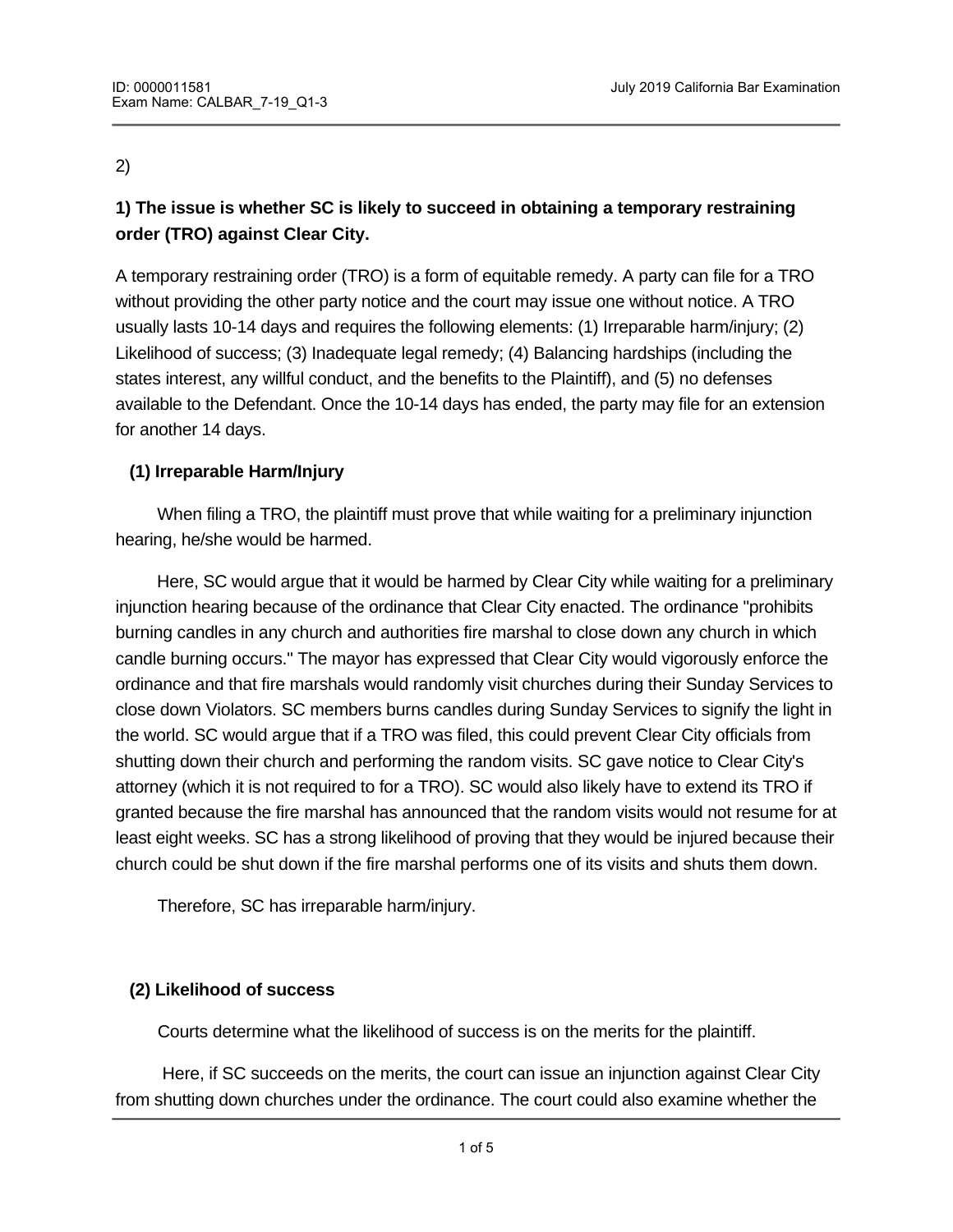statute is constitutional as well (see discussion below under Freedom of Religion).

Therefore, there is a strong likelihood that SC will succeed on the merits if a TRO is filed.

#### **(3) Inadequate legal remedy**

 A TRO will more likely be granted if there is an inadequate legal remedy available for the parties. Factor to determine whether there are inadequate legal remedies include whether: the Defendant is insolvent, money damages are inadequate, money damages are too speculative, the Defendant's actions cause continuous harm, the plaintiff cannot seek replevin or ejectment against the defendant, and the property is unique.

 Here, there are no facts to show that SC is insolvent, however, money damages appear to be too speculative and inadequate. Shutting down a church and simply providing money damages does not allow the church to continue its practices and inhibits its members from practicing their religions. Clear City's actions would also cause continuous harm. Although the fire marshal has announced that due to a lack of personnel, the random visits would not resume for "at least eight weeks" there is nothing to prevent them from sending any staff member on any given day before the eight weeks is up and shut down a church. Further, the mayor has expressed that the ordinance would be "vigorously enforced." Money damages (legal remedies) would not redress any harm that SC faces. A church is a piece of property on land and thus constitutes a unique property that money damages/legal remedies would not be helpful for. Additionally, replevin (seeking the return of personal property) and ejectment (ejecting a party from a real property) are not remedies that SC against this ordinance.

Therefore, there is an inadequate legal remedy for SC.

#### **(4) Balancing hardships**

 When balancing hardships, courts examine the states interest, any willful conduct by either party, and examines the facts in the light most favorable to the Plaintiff (benefits to the plaintiff).

 Here, Clear City's interest in enacting the ordinance is to prevent fires from burning down churches. However, there has only been one church thats has burned down earlier this year out of the 50 churches in Clear City. The fire investigators only suspect that the cause was a burning candle. There are no further facts to confirm this finding and there could be many more reasons as to why the church burned down last year, such as mechanical wiring, an individual performing arson, and someone could have been smoking outside of the church and left the cigarette lit. There does not appear to be any willful conduct by either SC or Clear City by

enacting the ordinance, nor does there appear to be any willful conduct by the fire marshals.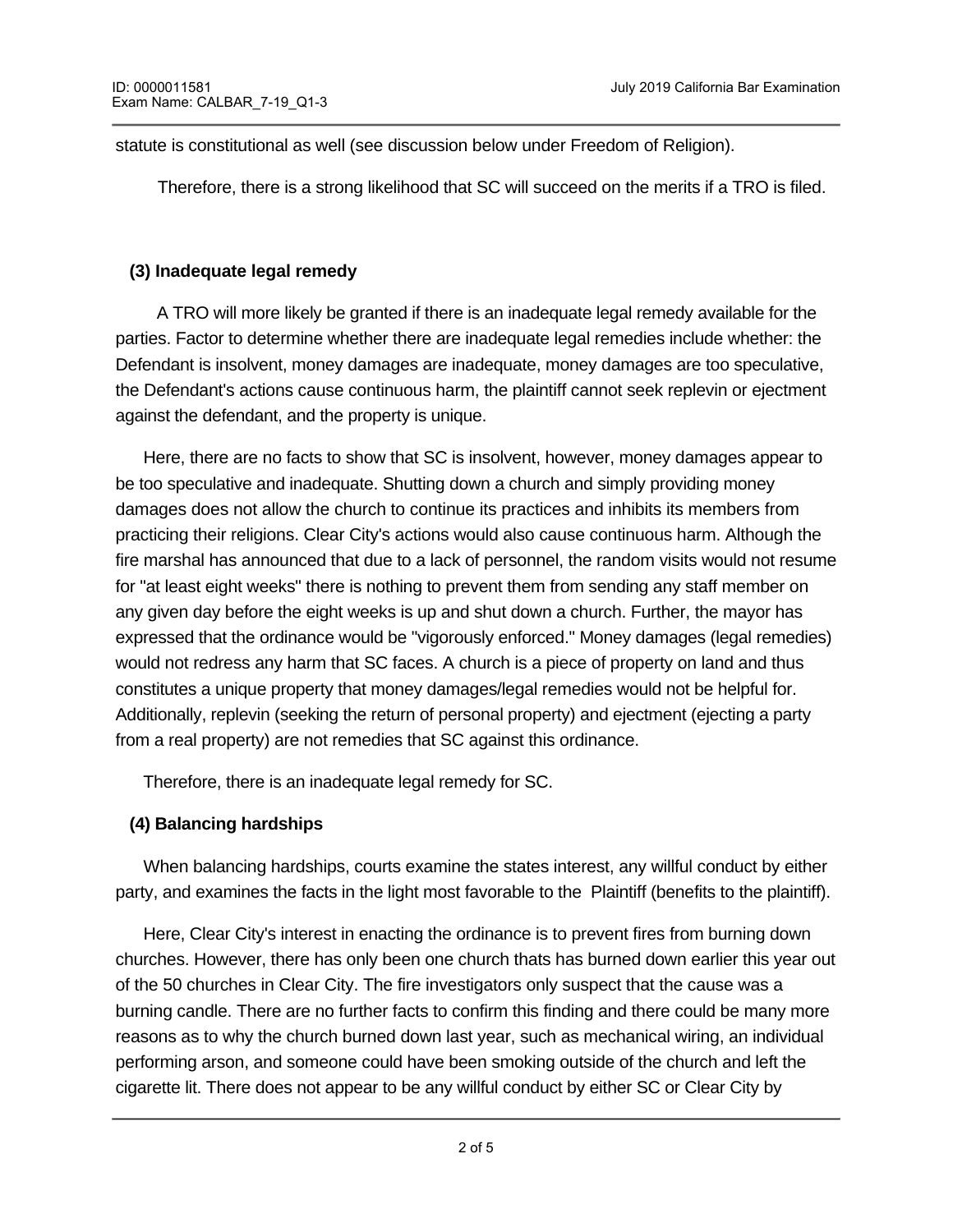enacting the ordinance, nor does there appear to be any willful conduct by the fire marshals. Examining the facts most favor to SC, the Plaintiff, there is a benefit that can be conferred against SC if Cleary City fire marshals temporarily cease its random visits. As mentioned, there is nothing stopping the fire marshals from performing the random visits before the eight weeks is up.

Therefore, in balancing the hardships against the State and SC, it would be beneficial for the court to grant SC a TRO.

#### **(5) Defenses available to the Defendant.**

 Defendant usually have defenses against the Plaintiff for Unclean Hands and Laches. A defendant can argue that the plaintiff's unclean hands related to this case caused part of the injury. Laches are another defense the defendant can argue - that the plaintiff waited too long to file suit.

 Here, Clear City would argue that SC has unclean hands because it burns candles during its Sunday service that can cause a fire and burn down the church. This is a fair argument, however, the court would not likely find SC has acted with unclean hands. Clear City would also attempt to argue that SC filed suit too late, however, SC gave filed suit the day after the fire marshal made its announcements and gave notice to the attorney.

Therefore, there are no available defenses to Clear City.

The court should grant the TRO and SC is likely to succeed in obtaining a TRO.

## **2) The issue is whether SC is likely to succeed in obtaining a preliminary injunction against Clear City.**

A preliminary Injunction requires the same factors as a TRO but the party filing the TRO *must* provide notice to the opposing party. The purpose of a preliminary injunction is to allow the court to prevent the opposing party from continuing its harmful acts until there is a full trial on the merits.

 Here, the same analysis applies while SC is waiting for a full suit against Clear City to enjoin them from enforcing the ordinance during the pendency of the lawsuit. SC properly gave notice to Clear City's attorney as required for preliminary injunctions.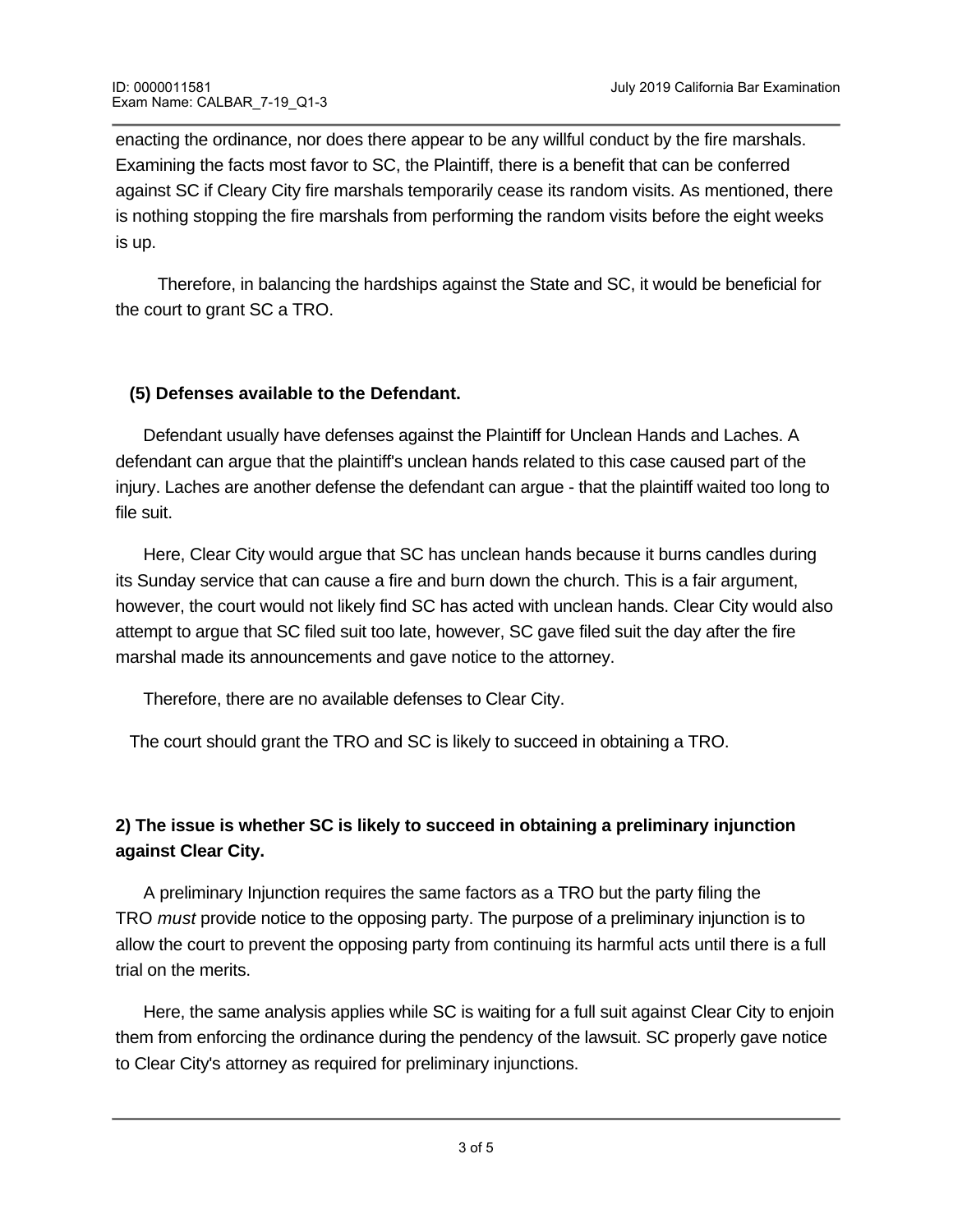Therefore, the court grant a preliminary injunction and SC is likely to succeed in obtaining one.

## **3) The issue is whether SC is likely to succeed in obtaining declaratory relief in its favor.**

A declaratory relief is a summary judgment. Summary judgment will be granted if the courts find that there are no material issues left in the case and if parties failed to respond properly and address the allegations made towards them. If a party raises a standing issue as a defense, the party must prove that the opposing lacks standing and the opposing party must prove that he/she has an injury in fact, causation, and redressability.

Here, if there are no issues of material fact for the court or jury to determine, then the court would grant SC declaratory relief. Clear City has responded with a defense that it has not taken any action and that there is no controversy. Clear City is alleging that the case is not justiciable because SC lacks standing to sue. SC must prove that it has been injured or about to be injured, that but for the ordinance, they would not have been harmed, and having a suit would redress the issue. SC would likely be able to prove it has standing because even though Clear City has not actually shut down any churches, it has already visited six churches and two were given warnings. If they find more churches are burning candles, what would be stopping them from shutting down the church? The mayor has also expressly stated that the ordinance would be vigorously enforced. SC likely has an injury that could occur at any moment, but for the ordinance being acted, they would not be in this situation, and having a suit could redress the injury. Lastly, Clear City has failed to address whether the ordinance it enacted violates the First Amendment.

Therefore, SC is likely to obtain declaratory relief in its favor.

#### **Freedom of Religion**

The issue is whether the court could find that Clear City violated the Free Exercise Clause and the Establishment Clause.

The free exercise clause under the First Amendment states that state governments are prohibited from punishing a person based on his/her religious beliefs. The genuineness of the belief may be question but not the religion itself. The Establishment clause states that any law is unconstitutional if it: (1) has a secular purpose, (2) directly inhibits or advances religion; and (3)